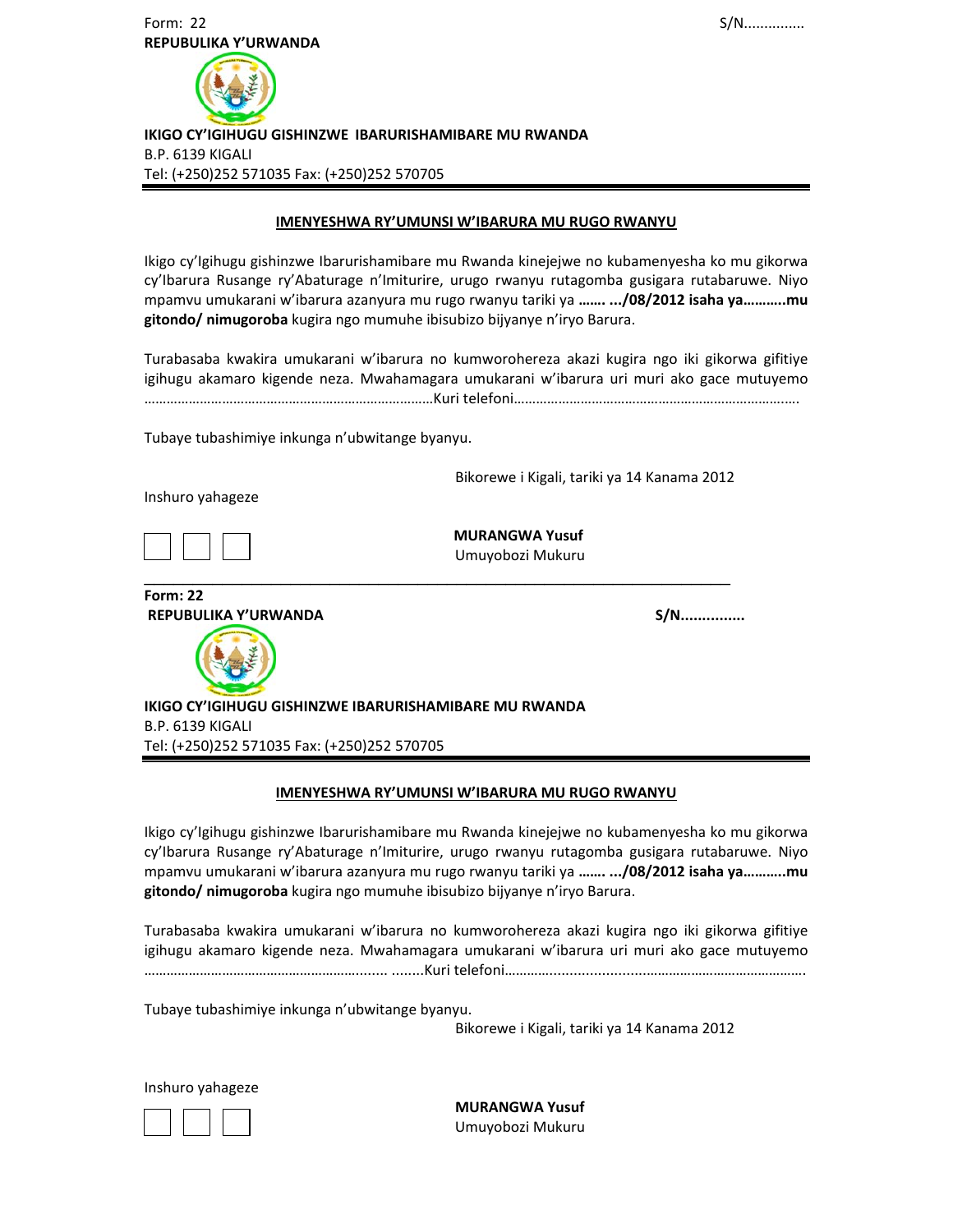

### **APPLICATION FOR APPOINTMENT**

The National Institute of Statistics of Rwanda wishes to inform you that within the framework of the General Population and Housing Census, your household shall be enumerated. Therefore, the enumerator intends to visit your household on **…… August 2012 at ……….am/pm** for the interview.

Consequently, you are kindly asked to welcome the enumerator and to take the necessary dispositions to facilitate his work within your household thereby contributing to the overall success of the census count. You can call our enumerator in this area ………………………………………………….………… on phone number……………..……………………………..

Thanks for your contribution and devotion.

Done at Kigali, August 14th, 2012

Repeat visits

 **MURANGWA Yusuf** Director General

**REPUBLIC OF RWANDA** Form: 22 S/N...............



 **National Institute of Statistics of Rwanda**  B.P. 6139 KIGALI Tel: (+250)252 571035 Fax: (+250)252 570705

### **APPLICATION FOR APPOINTMENT**

\_\_\_\_\_\_\_\_\_\_\_\_\_\_\_\_\_\_\_\_\_\_\_\_\_\_\_\_\_\_\_\_\_\_\_\_\_\_\_\_\_\_\_\_\_\_\_\_\_\_\_\_\_\_\_\_\_\_\_\_\_

The National Institute of Statistics of Rwanda wishes to inform you that within the framework of the General Population and Housing Census, your household shall be enumerated. Therefore, the enumerator intends to visit your household on **…… August 2012 at ……….am/pm** for the interview.

Consequently, you are kindly asked to welcome the enumerator and to take the necessary dispositions to facilitate his work within your household thereby contributing to the overall success of the census count. You can call our enumerator in this area ………………………………………………… On phone number……………………………………

Thanks for your contribution and devotion.

Done at Kigali, August14th, 2012

Repeat visits **MURANGWA Yusuf** Director General